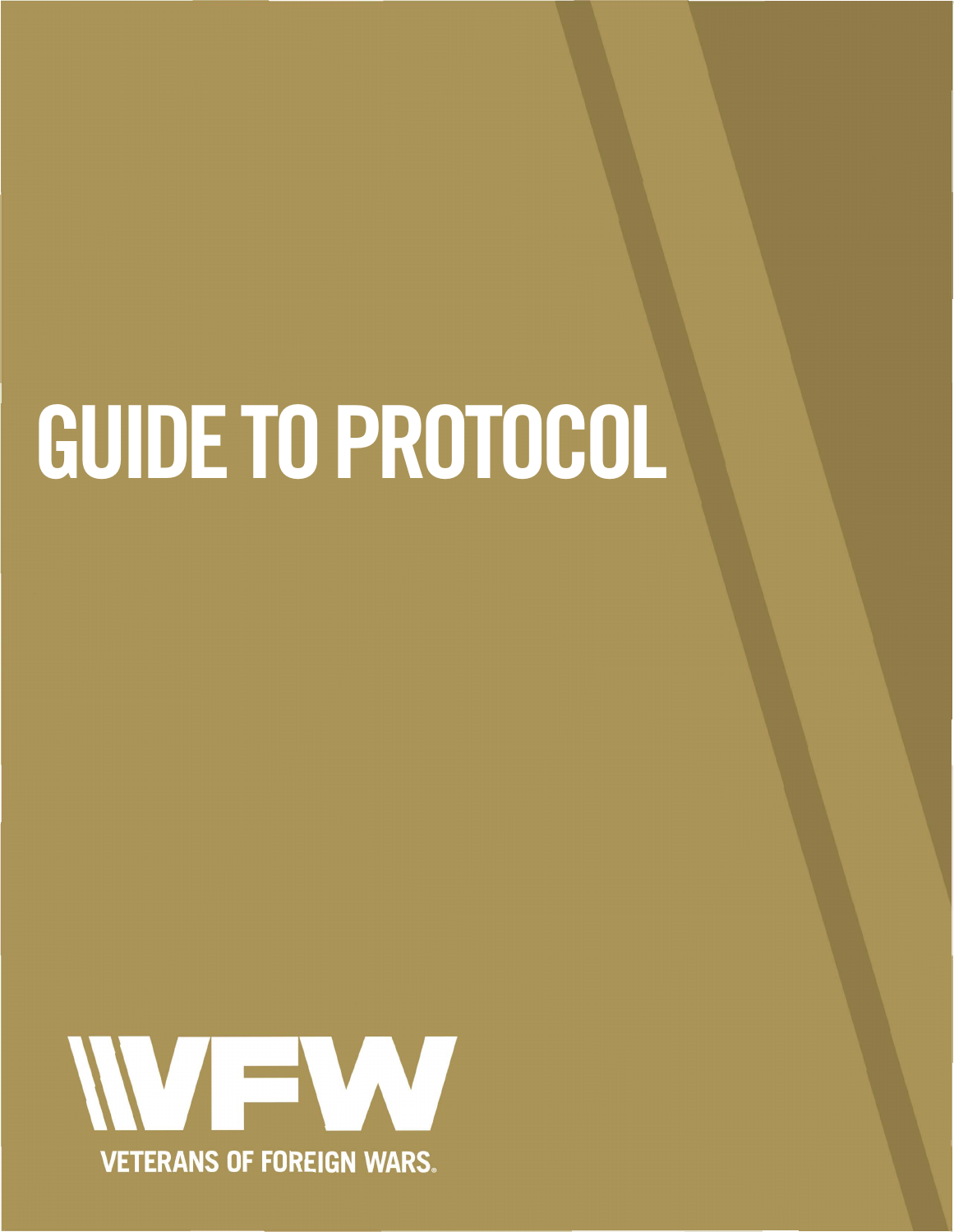# **Table of Contents Protocol**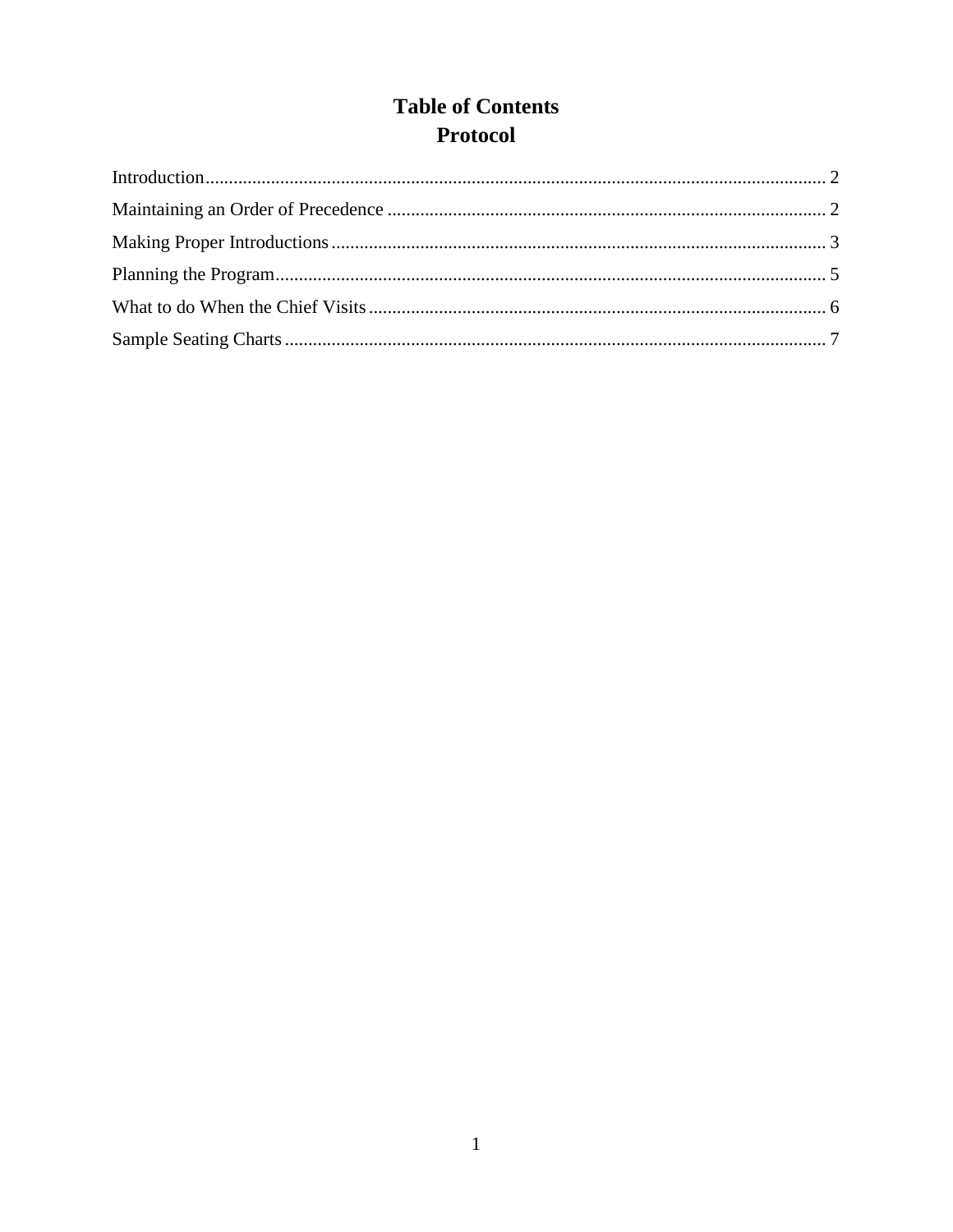### **Introduction**

If you have ever planned a major VFW event, you know the importance of getting all the details in place. Please consider the information contained here first when planning VFW events such as luncheons, banquets or other social functions. There is a great deal to take into consideration when coordinating activities and this guide to protocol will help you every step of the way.

At all levels, protocol is critical to insure that proper relation between VFW officials and the public are conducted with maximum efficiency and without embarrassment to the organization.

*Keep in mind that the information contained here should not be considered as complete.* 



## **Maintaining an Order of Precedence**

One of the cardinal rules of protocol is to observe an order of precedence at VFW functions where officials and their representatives are present. Thisis important when making seating arrangements or organizing receiving lines.

The order of precedence for dignitaries at all levels (National, Department, District, County Council and Post) is asfollows: Commander, Sr. Vice Commander,Jr. Vice Commander, Judge Advocate, Surgeon,Chaplain and Council of Administration.

Should a VFW function include a receiving line, the first person in line should be the program chairman, who introduces each individual coming through the receiving line to the host Commander, or Auxiliary President. The Commander or President, in turn, introduces each person to the guest of honor, who is next in line, with other guests following in their proper order of rank.

A receiving line should have no more than eight people and should be located away from the door by which people enter and leave the room.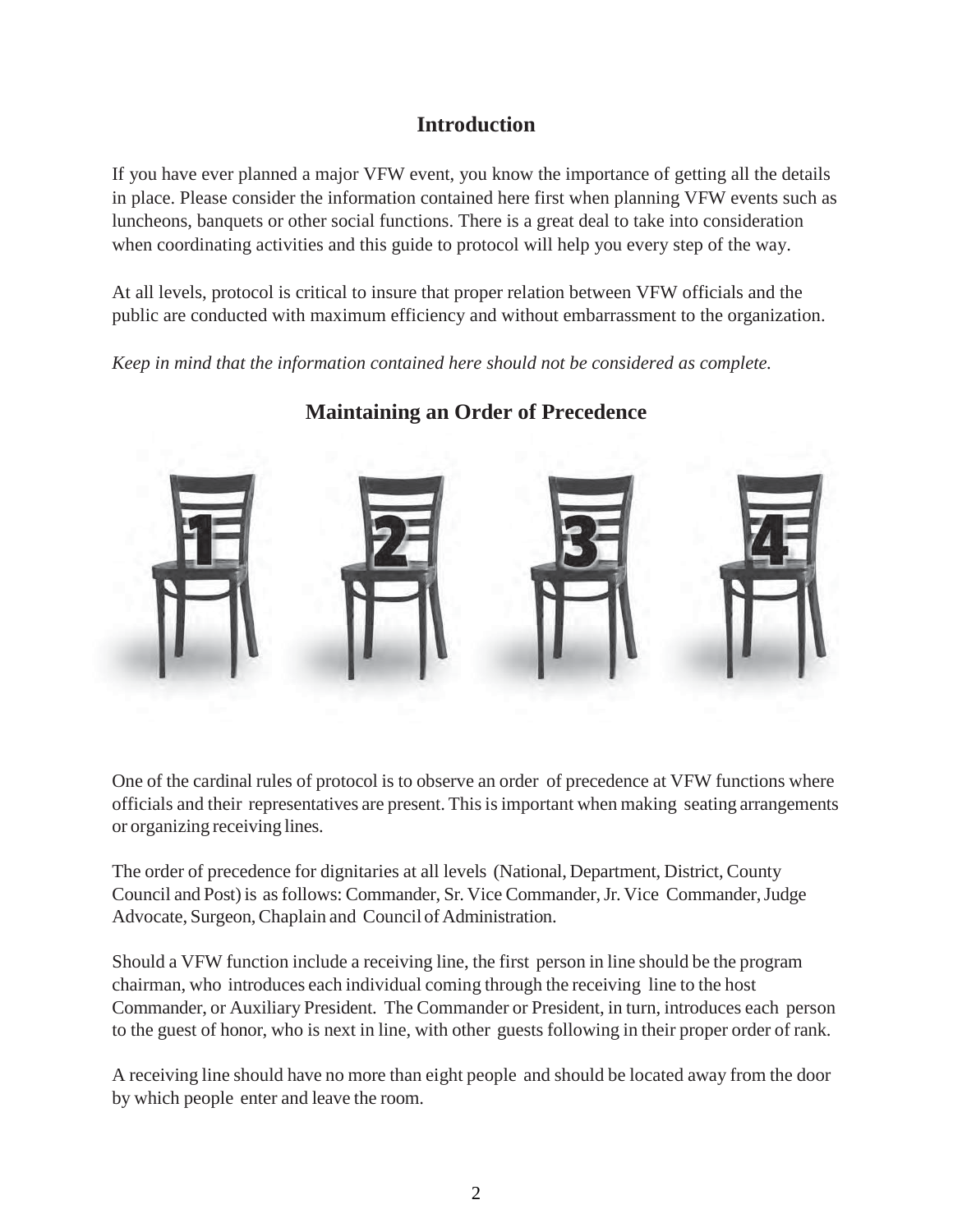Participants in a receiving line or those going through a receiving line should neither smoke nor carry food or beverages.

If the receiving line is held in a room that has a marble, tile or highly polished wood floor, it would be helpful to those people standing in the receiving line to provide a carpet runner on which they can stand.

It also is suggested that you provide chairs or a sofa immediately adjacent to or behind the receiving line for occasional rest periods for the members.

Some functions will require special seating arrangements. To this end, please review the suggested seating arrangements for different types of programs and dinners and choose the one right for you.



# **Making Proper Introductions**

At some point during your event, you will need to formally introduce your guests of honor to the attendees.

As a means of expediting the program, guests who are not seated at the head table can be introduced during the dinner, before the head table is introduced. As another means of saving time, you can introduce people by groups rather than individually (i.e., committee members, officers, past commanders, etc.).

A standard procedure for introducing head table guests is to start at the extreme left end of the head table and introduce each guest by name and title, moving to the next guest and performing the same mission until you have introduced all of the guests to the left of the podium.

Remember there is no need to introduce guests who will be called on to speak or receive an award later in the program. You also can save time by asking the audience to hold their applause until all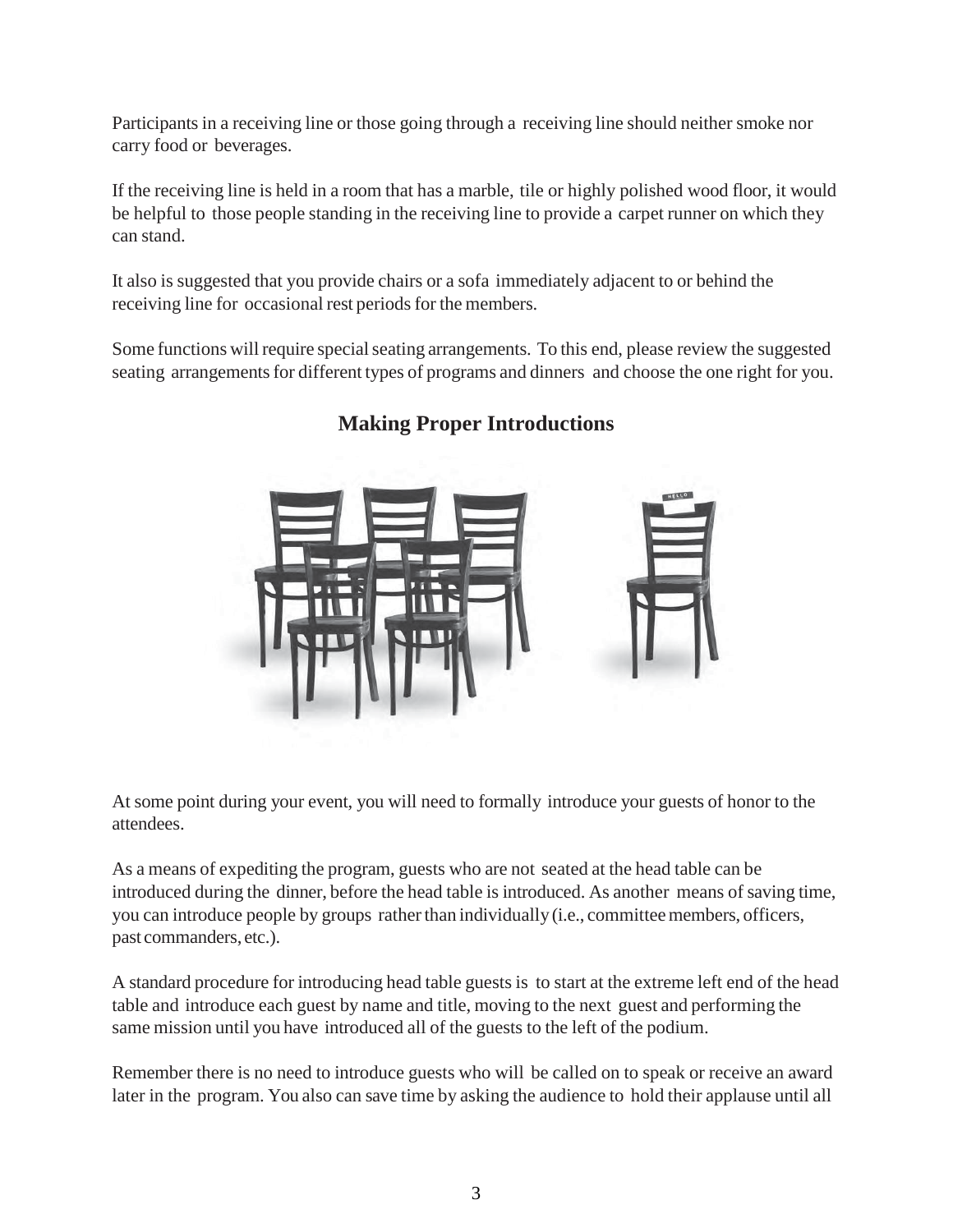of the guests have been introduced and then give them proper recognition at that time.

After you have introduced all of the guests to your left move to the opposite end of the head table and introduce each guest by name and title moving from the farthest guest toward the center of the table, again skipping the introduction of those who will be called on to speak or accept an award later in the program.

In the case of a two-tiered head table, you should introduce the guests who are seated at the lower or secondary head table before you introduce the guests at the top or primary head table.

The event "toastmaster" should be brief, laudatory and to- the-point when introducing a speaker. Introductions should be carefully planned and practiced in advance. The manner in which a speaker is introduced is very important.

The introduction should be approached in the same manner in which you would introduce a friend to a person you know by making them feel comfortable, at ease and known to each other.

Something to keep in mind is that the more important and well-known a speaker is, the shorter an introduction is required.

Please remember: There is no excuse for mispronouncing the names and titles of your guests.

Generally speaking, the main speaker should be introduced last.Occasionally, this conventional arrangement should be changed if there are several speakers on the program or numerous awards are to be presented at the event.

If the program does not have a keynote speaker, the guests who are called on to speak should be introduced from the lowest rank to that of the highest official present.

Plan the order of your program early. Discuss it with the people who are involved and remain flexible to changing the program to meet special needs.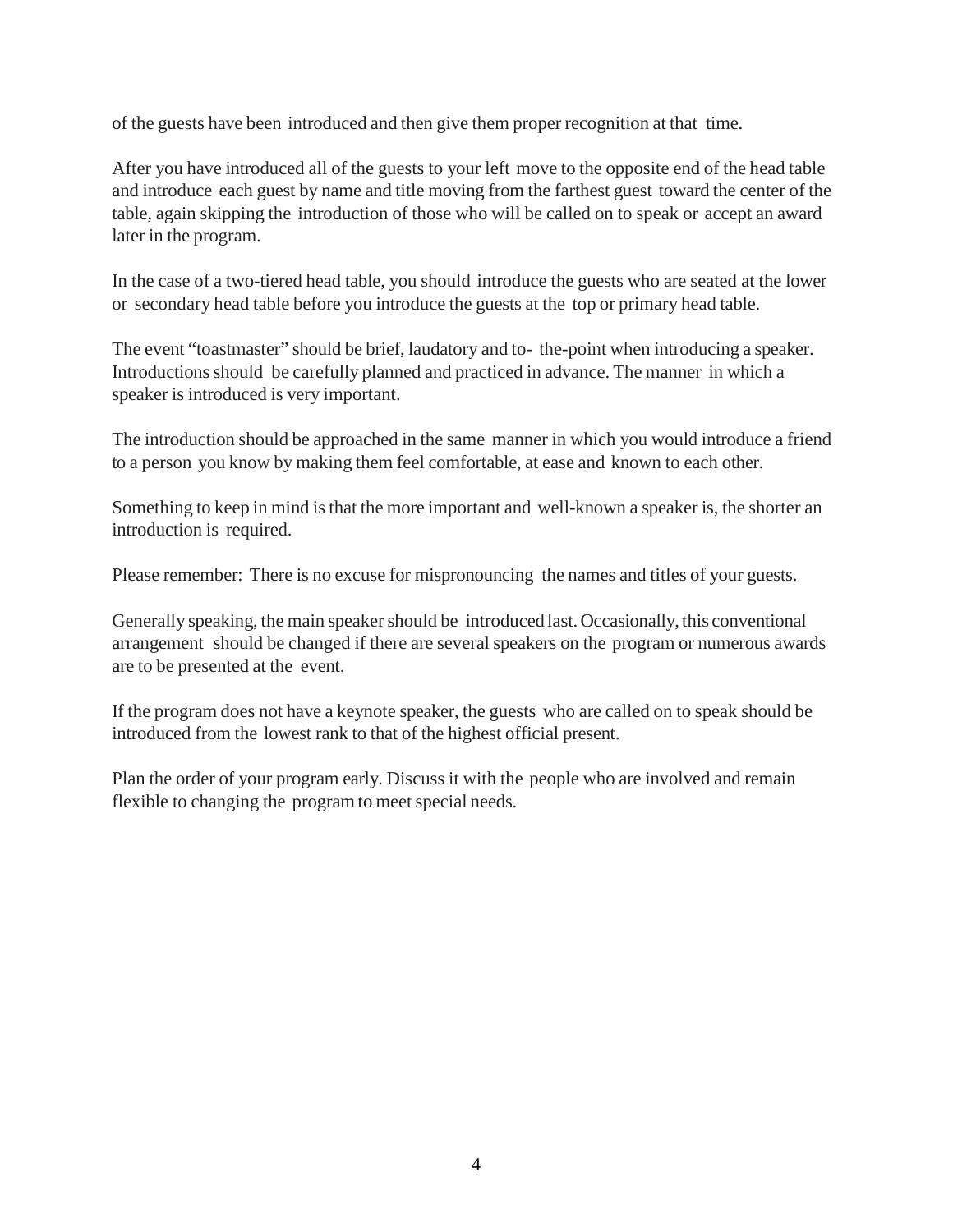**Planning the Program**



The following are a few suggested hints that may help you in planning your program:

- 1. Extend written invitations as early as possible to those you wish to invite to a particular program, advising them of the time, date, place, attire and what is expected of them (i.e., principal speaker, greetings, brief remarks, attendance, time allotted, etc.). Be sure to include information as to whether the invitation includes their spouse or other members of the family.
- 2. Follow up with those speaking at your program with a phone call to make sure they received the invitation. Ask for the number of those who will attend, and get their names.
- 3. Check back with each speaker a week to 10 days prior to the scheduled event to be sure their plans have not changed and that their guests will be present.
- 4. Be sure to include the spouses of guests you invite in your seating arrangements for the dinner and program.
- 5. Remember to give dinner tickets to the speakers and other guests of honor before the event.
- 6. Assign a host and/or hostess (officers, members, committee, etc.) to each guest you invite to see that your guests are properly met, escorted and introduced to other people. Your guests will appreciate your consideration.
- 7. Be sure to use name cards and seat your guests at reserved tables near the front so they will not have to fend for themselves in obtaining seats.
- 8. Notify the media several weeks ahead of your scheduled program. Follow up with a telephone call a few days prior to the event, reminding them of the occasion. Arrange for a photographer (commercial, Post member, etc.) to take pictures of the event.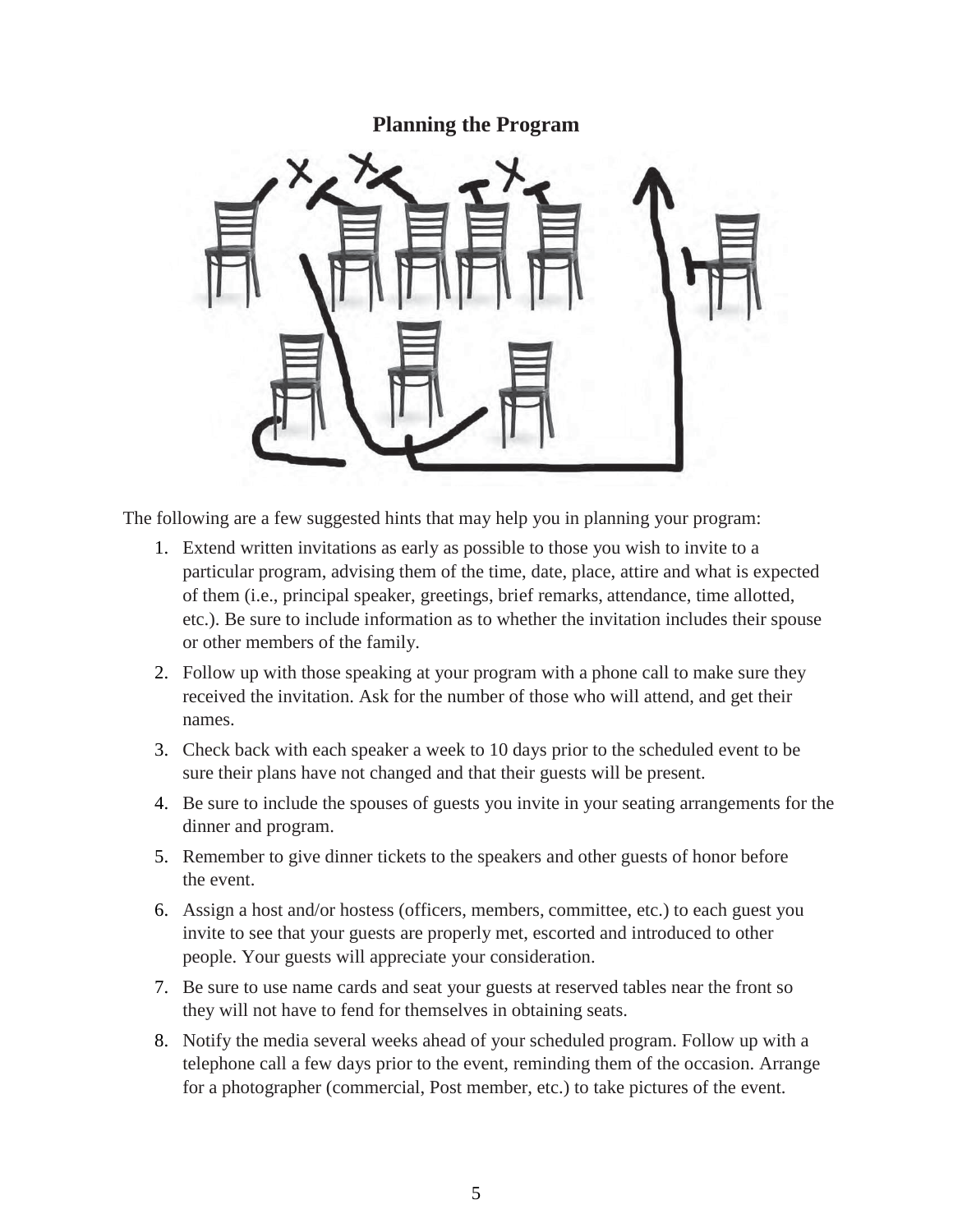#### **What To Do When The Chief Visits**



It is a very important occasion when the Commander-in-Chief of the Veterans of Foreign Wars visits a Post. The Chief is the spokesperson for the more than 1 million veterans who served their country during a time of war. Anyone dealing with the Chief's visit has important responsibilities. We suggest that these individuals be familiar with the following guidelines to make their job a little easier and the Chief's visit run as smooth as possible:

- 1. Contact your local radio and TV stations as soon as you have the Chief's definite arrival time. Talk shows are sometimes planned well in advance. Public Service time is free, and an interview with the Commander-in-Chief and a local VFW leader might be arranged. It is important that the scheduling does not conflict with other engagements the Chief might have.
- 2. Arrange a press conference for the Chief. It is usually more convenient to have it in the hotel where the Chief will be staying. A notice of the press conference to all media – newspapers, TV and radio – should be sent at least three days before the event. On the morning of the press conference, call to remind the media of the time and place of the press conference.
- 3. It is important to remember that the media who attend the press conference are there to interview a national leader of a major veteran's organization, not local VFW members. For that reason, it is important that Post members do not volunteer information. The best arrangement is to leave the Chief alone with the media.
- 4. Introduce the Commander-in-Chief to the local leaders in your community and invite them to a dinner or event at which the Chief will speak.
- 5. Once an itinerary has been established, follow it precisely. Make sure the Chief gets to their appointments on time. If a dinner where the Chief is to speak starts at 7 p.m., have everyone seated and start serving the meal exactly at 7 p.m.
- 6. Ask the Commander-in-Chief if they would like to see the local points of interest or if they have a friend in the community whom they wish to visit. Do your best to accommodate the Chief's requests. Be sure there is a good car available for the Chief at all times, to meet them at their point of arrival, to take them to their point of departure and to take them from place to place in your community. The person who will drive the car must be one who can be relied on for punctuality, courtesy and safe driving.
- 7. If the Commander-in-Chief is to speak where there is a bar, close the bar a half-hour before the Chief is scheduled to speak and during their talk.
- 8. Limit receptions before banquets and other events to one hour.
- 9. Do not plan unrelated activities, such as baseball games or private parties, without first consulting the Commander-in-Chief.